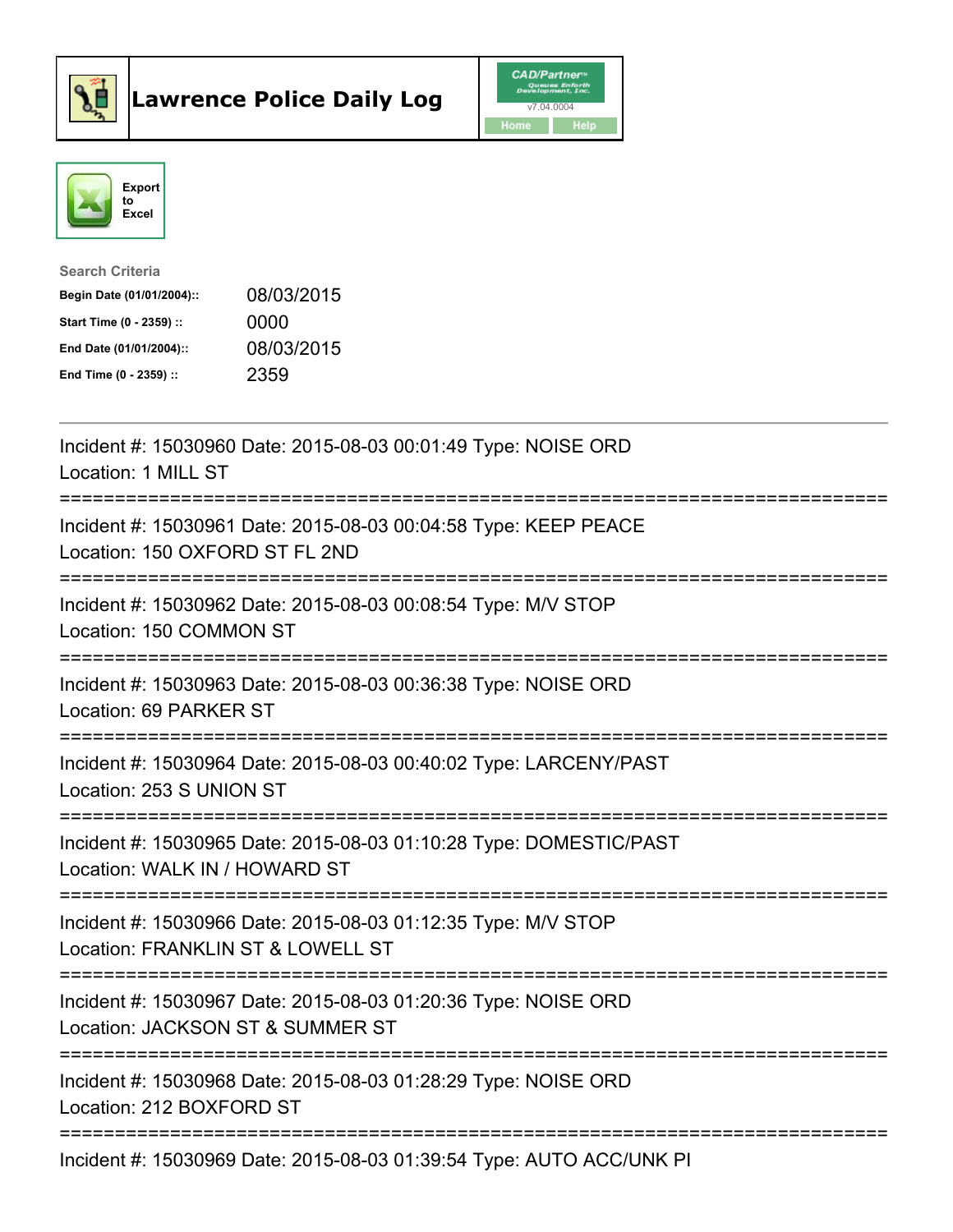Location: 178 LAWRENCE ST

=========================================================================== Incident #: 15030970 Date: 2015-08-03 01:40:17 Type: ALARMS Location: BRADFORD ST & BROADWAY =========================================================================== Incident #: 15030971 Date: 2015-08-03 01:49:19 Type: ABAND MV Location: PORTUGUESE A SALAZAR CLUB / 2 SARATOGA ST =========================================================================== Incident #: 15030972 Date: 2015-08-03 02:10:37 Type: NOISE ORD Location: 310 PARK ST =========================================================================== Incident #: 15030973 Date: 2015-08-03 02:10:51 Type: ALARMS Location: OCOA MARKET / 461 HAMPSHIRE ST =========================================================================== Incident #: 15030974 Date: 2015-08-03 02:14:14 Type: AUTO ACC/NO PI Location: 241 LAWRENCE ST =========================================================================== Incident #: 15030975 Date: 2015-08-03 02:39:20 Type: DISTURBANCE Location: 38 CAMBRIDGE ST =========================================================================== Incident #: 15030976 Date: 2015-08-03 02:58:14 Type: B&E/MV/PAST Location: ARLINGTON ST & LAWRENCE ST =========================================================================== Incident #: 15030977 Date: 2015-08-03 03:00:02 Type: M/V STOP Location: BROADWAY & HAVERHILL ST =========================================================================== Incident #: 15030978 Date: 2015-08-03 03:29:31 Type: B&E/MV/PAST Location: 351 LAWRENCE ST =========================================================================== Incident #: 15030979 Date: 2015-08-03 03:41:30 Type: ALARMS Location: LAWRENCE BOYS + GIRLS CLUB / 136 WATER ST =========================================================================== Incident #: 15030980 Date: 2015-08-03 03:47:27 Type: M/V STOP Location: HAVERHILL ST & LAWRENCE ST =========================================================================== Incident #: 15030981 Date: 2015-08-03 04:40:21 Type: MEDIC SUPPORT Location: 18 FRANKLIN ST #105 =========================================================================== Incident #: 15030982 Date: 2015-08-03 06:06:53 Type: MEDIC SUPPORT Location: 141 AMESBURY ST #604 =========================================================================== Incident #: 15030983 Date: 2015-08-03 07:15:03 Type: AUTO ACC/NO PI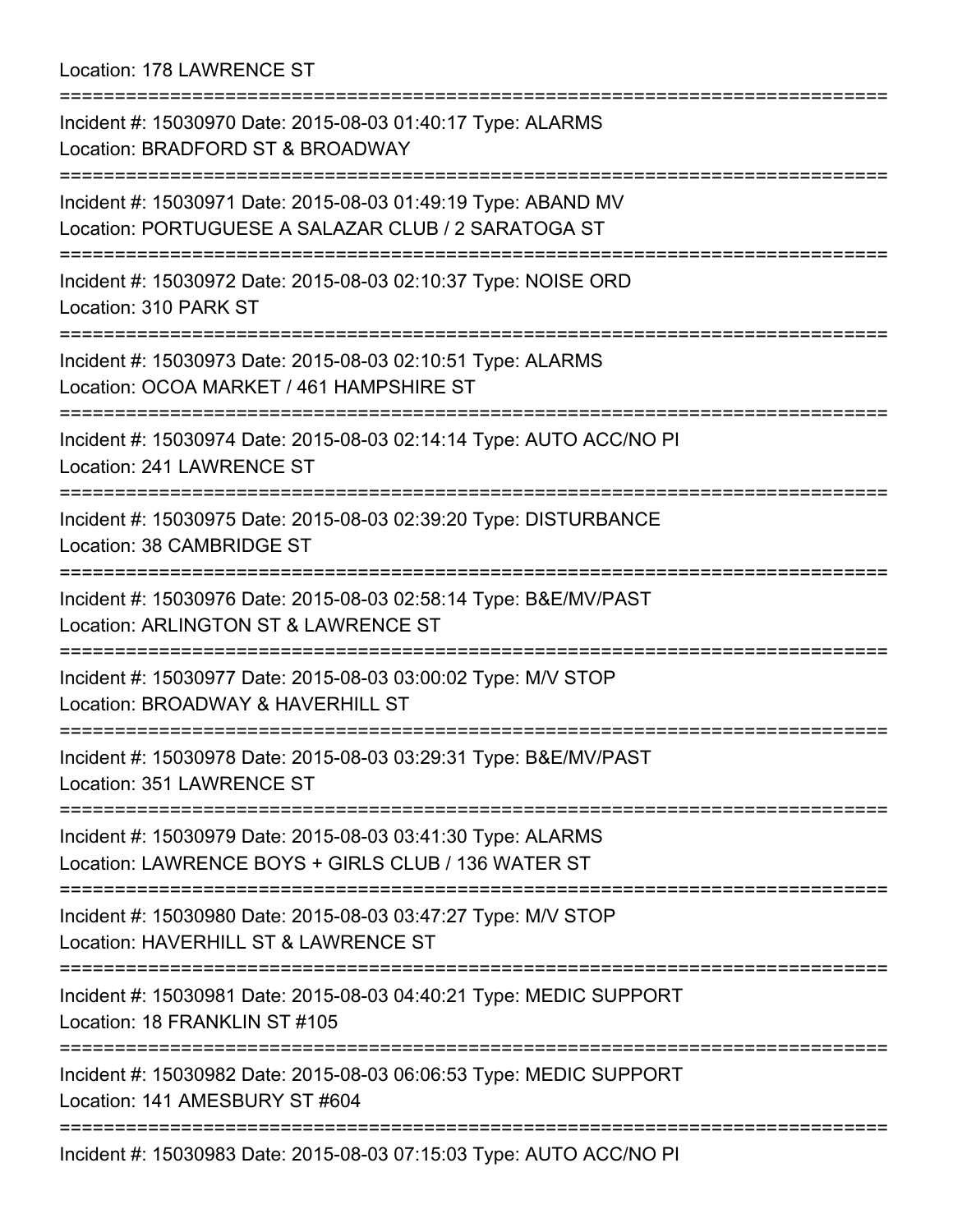| Incident #: 15030984 Date: 2015-08-03 07:29:39 Type: ANIMAL COMPL<br>Location: 130 S BOWDOIN ST<br>:======================== |
|------------------------------------------------------------------------------------------------------------------------------|
| Incident #: 15030985 Date: 2015-08-03 07:54:30 Type: M/V STOP<br>Location: 599 CANAL ST                                      |
| Incident #: 15030986 Date: 2015-08-03 07:59:39 Type: M/V STOP<br>Location: BAILEY ST & S UNION ST                            |
| Incident #: 15030987 Date: 2015-08-03 08:01:55 Type: M/V STOP<br>Location: 320 ESSEX ST                                      |
| Incident #: 15030989 Date: 2015-08-03 08:15:10 Type: WARRANT SERVE<br>Location: 2 MILL ST                                    |
| Incident #: 15030988 Date: 2015-08-03 08:17:19 Type: AUTO ACC/NO PI<br>Location: MCDONALDS / 599 ANDOVER ST                  |
| Incident #: 15030990 Date: 2015-08-03 08:17:48 Type: NOTIFICATION<br>Location: 71 SALEM ST #B                                |
| Incident #: 15030991 Date: 2015-08-03 08:25:57 Type: ALARMS<br>Location: EMILY MULTI SERVICES / 357 JACKSON ST               |
| Incident #: 15030992 Date: 2015-08-03 08:31:15 Type: ALARMS<br>Location: 140 HANCOCK ST                                      |
| Incident #: 15030993 Date: 2015-08-03 08:32:45 Type: ALARM/HOLD<br>Location: AMABLE MARKET / 51B BERKELEY ST                 |
| Incident #: 15030994 Date: 2015-08-03 08:47:19 Type: AUTO ACC/NO PI<br>Location: 72 WATER ST                                 |
| Incident #: 15030995 Date: 2015-08-03 09:08:38 Type: LARCENY/PAST<br>Location: 3 LENOX CIR                                   |
| Incident #: 15030996 Date: 2015-08-03 09:09:38 Type: ALARM/BURG<br>Location: PSYCHOLOGICAL CENTER / 11 UNION ST              |
| Incident #: 15030997 Date: 2015-08-03 09:14:57 Type: 209A/SERVE                                                              |

Location: 39 JACKSON ST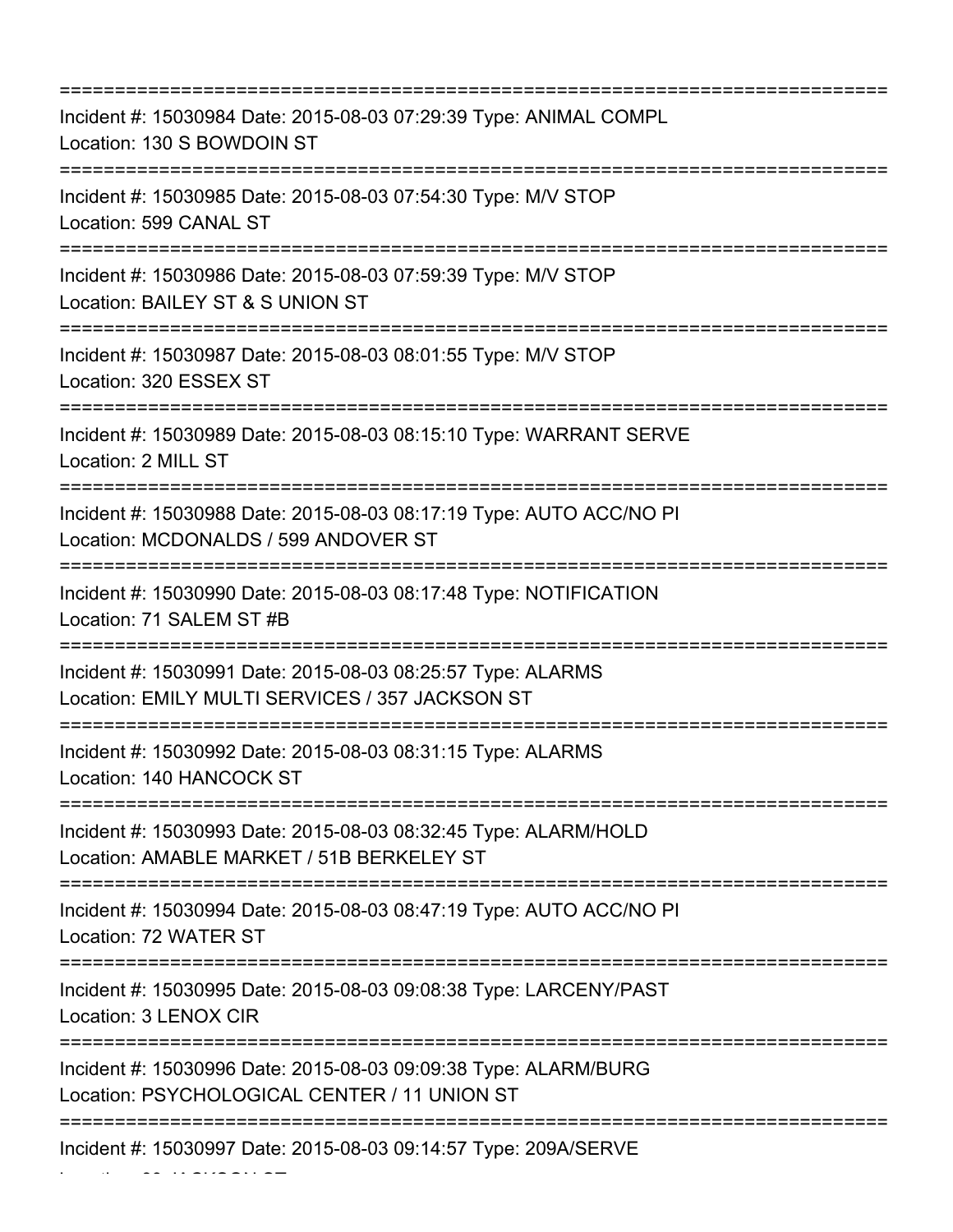| Incident #: 15030998 Date: 2015-08-03 09:24:54 Type: 209A/SERVE<br>Location: 125 GARDEN ST                              |
|-------------------------------------------------------------------------------------------------------------------------|
| Incident #: 15030999 Date: 2015-08-03 09:25:31 Type: 209A/SERVE<br>Location: 109 GARDEN ST                              |
| Incident #: 15031000 Date: 2015-08-03 09:27:21 Type: ANIMAL COMPL<br>Location: 24 CLARKE ST                             |
| Incident #: 15031001 Date: 2015-08-03 09:31:36 Type: PARK & WALK<br>Location: BRADFORD ST & BROADWAY                    |
| Incident #: 15031002 Date: 2015-08-03 09:36:36 Type: TOW OF M/V<br>Location: 1086 ESSEX ST                              |
| Incident #: 15031003 Date: 2015-08-03 09:37:59 Type: B&E/PAST<br>Location: 11 RIDGE RD<br>----------------------------- |
| Incident #: 15031004 Date: 2015-08-03 09:40:24 Type: 209A/SERVE<br>Location: 49 BERKELY<br>=====================        |
| Incident #: 15031005 Date: 2015-08-03 09:41:16 Type: SUS PERS/MV<br>Location: 231 BROADWAY                              |
| Incident #: 15031006 Date: 2015-08-03 09:41:43 Type: B&E FOLLOW UP<br>Location: 58 BEACON AV                            |
| Incident #: 15031007 Date: 2015-08-03 09:45:49 Type: ALARM/BURG<br>Location: 28 RIDGEWOOD CIR                           |
| Incident #: 15031008 Date: 2015-08-03 09:46:21 Type: 209A/SERVE<br>Location: 100 BERKELEY ST                            |
| Incident #: 15031009 Date: 2015-08-03 09:59:45 Type: 209A/SERVE<br>Location: 55 MANN ST                                 |
| Incident #: 15031010 Date: 2015-08-03 10:03:39 Type: 209A/SERVE<br>Location: 6 RIDGE RD                                 |
| Incident #: 15031011 Date: 2015-08-03 10:04:44 Type: 209A/VIOLATION                                                     |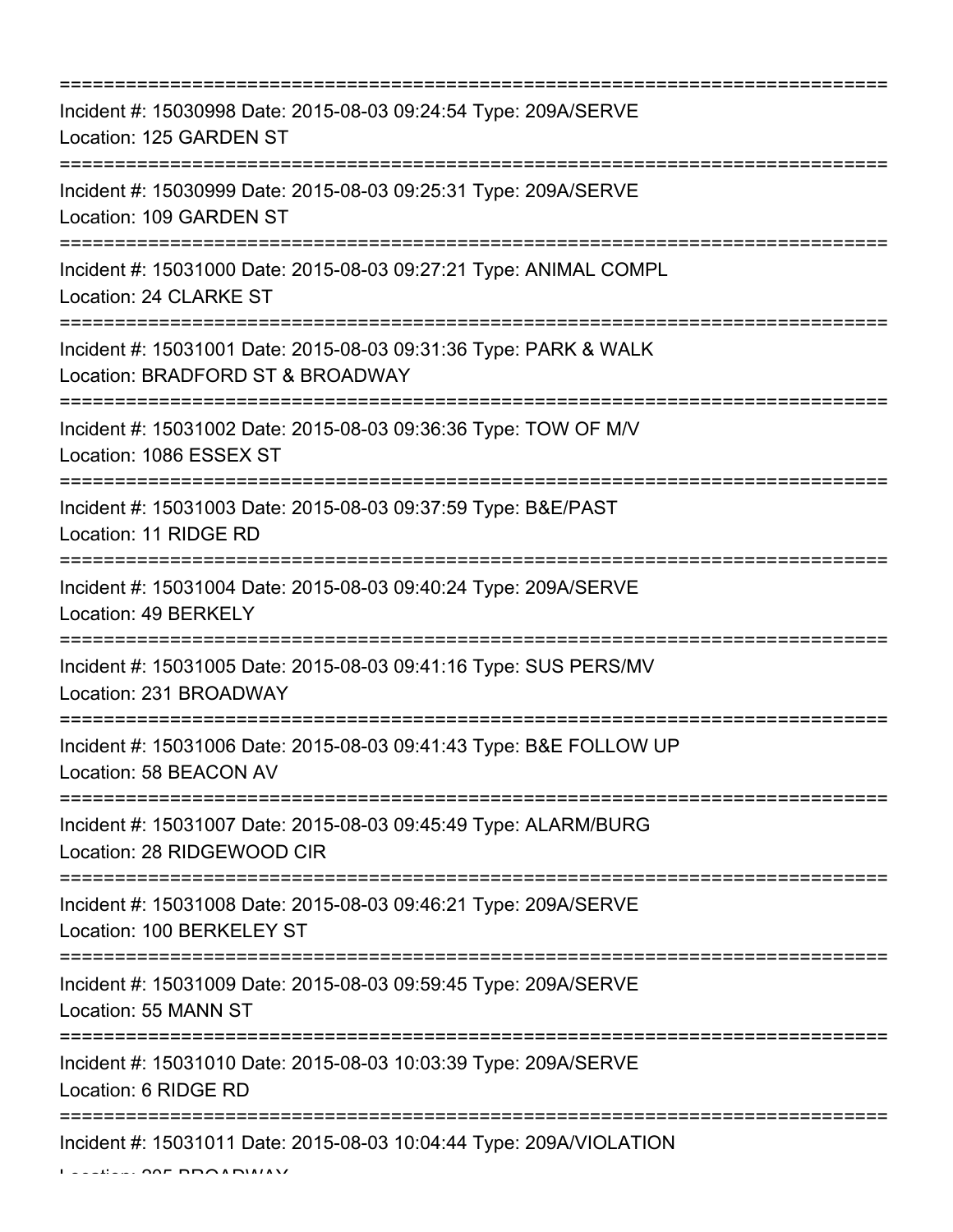| Incident #: 15031012 Date: 2015-08-03 10:07:03 Type: INVESTIGATION<br>Location: 125 AMESBURY ST                              |
|------------------------------------------------------------------------------------------------------------------------------|
| Incident #: 15031013 Date: 2015-08-03 10:16:25 Type: 209A/SERVE<br><b>Location: 4 FERRY ST</b>                               |
| Incident #: 15031014 Date: 2015-08-03 10:27:25 Type: 209A/SERVE<br>Location: 15 HOLT ST                                      |
| Incident #: 15031015 Date: 2015-08-03 10:29:49 Type: PARK & WALK<br>Location: BROADWAY & CONCORD ST                          |
| Incident #: 15031016 Date: 2015-08-03 10:35:12 Type: CK WELL BEING<br>Location: 280 MERRIMACK ST                             |
| Incident #: 15031017 Date: 2015-08-03 10:41:45 Type: 209A/SERVE<br>Location: 90 LOWELL ST                                    |
| Incident #: 15031018 Date: 2015-08-03 10:46:24 Type: 209A/SERVE<br>Location: 300 AMES ST                                     |
| Incident #: 15031019 Date: 2015-08-03 10:55:57 Type: 209A/SERVE<br>Location: 16 RAILROAD ST                                  |
| Incident #: 15031021 Date: 2015-08-03 11:04:45 Type: LARCENY/PAST<br>Location: 82 BENNINGTON ST                              |
| -----------------------------------<br>Incident #: 15031020 Date: 2015-08-03 11:08:49 Type: M/V STOP<br>Location: 25 WEST ST |
| Incident #: 15031022 Date: 2015-08-03 11:10:14 Type: M/V STOP<br>Location: APPLETON ST & ESSEX ST                            |
| Incident #: 15031023 Date: 2015-08-03 11:16:37 Type: LOST PROPERTY<br>Location: 113 CHESTER ST                               |
| Incident #: 15031024 Date: 2015-08-03 11:22:06 Type: M/V STOP<br>Location: FOSTER ST & SALEM ST                              |
| ============================<br>Incident #: 15031025 Date: 2015-08-03 11:22:28 Type: 209A/SERVE                              |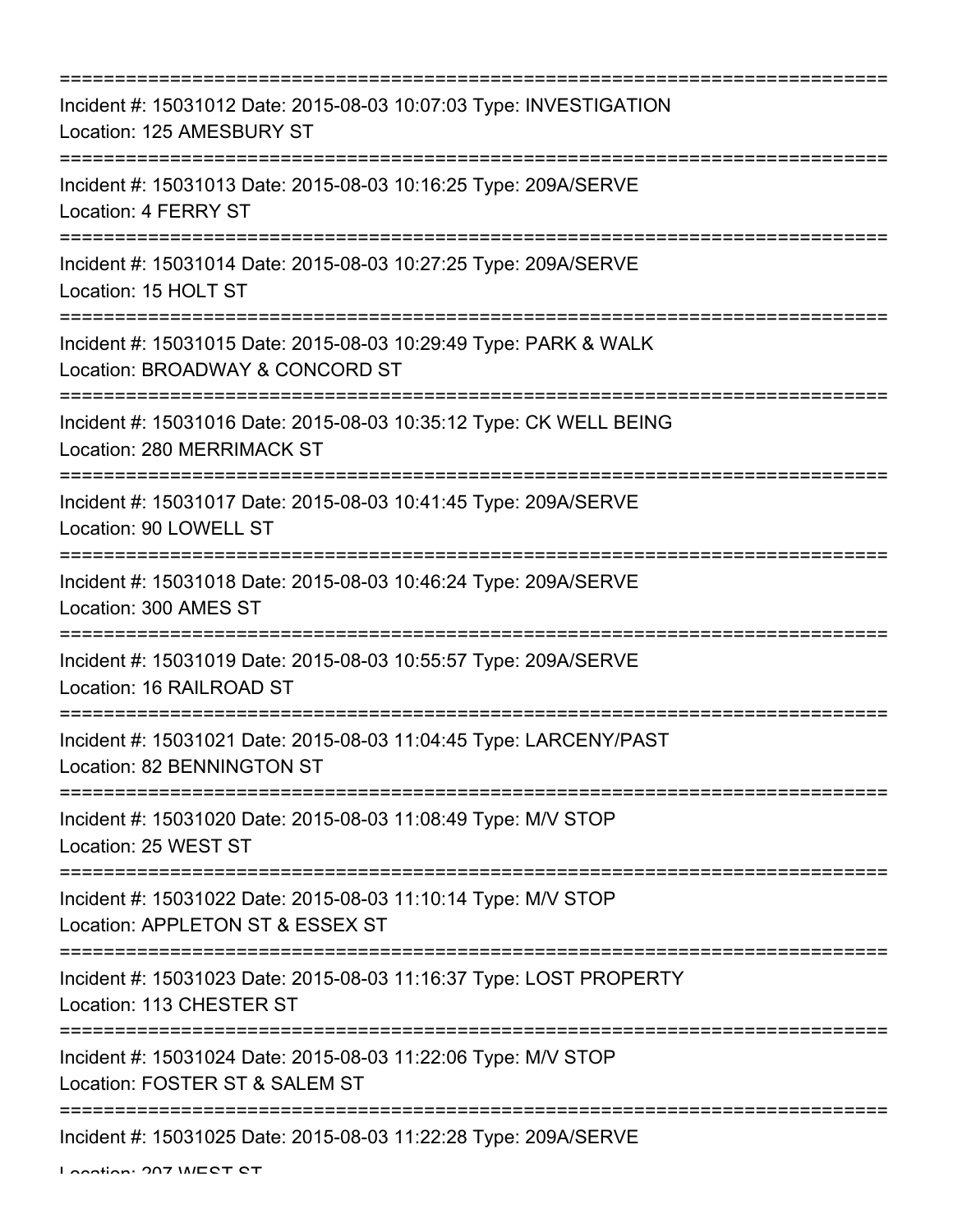| Incident #: 15031026 Date: 2015-08-03 11:35:03 Type: ALARM/BURG<br>Location: 599 CANAL ST                                         |
|-----------------------------------------------------------------------------------------------------------------------------------|
| Incident #: 15031027 Date: 2015-08-03 11:35:42 Type: KEEP PEACE<br>Location: 439 S UNION ST                                       |
| Incident #: 15031028 Date: 2015-08-03 11:47:12 Type: WARRANT SERVE<br>Location: 1 GENERAL ST                                      |
| Incident #: 15031029 Date: 2015-08-03 11:52:45 Type: KEEP PEACE<br>Location: 30 MORTON ST                                         |
| Incident #: 15031030 Date: 2015-08-03 11:59:25 Type: DOMESTIC/PROG<br>Location: 570 S UNION ST #20                                |
| Incident #: 15031031 Date: 2015-08-03 12:00:38 Type: GENERAL SERV<br>Location: 10 TENNEY ST #B<br>============================    |
| Incident #: 15031032 Date: 2015-08-03 12:04:43 Type: HIT & RUN M/V<br>Location: 20 KNOX ST<br>;================================== |
| Incident #: 15031033 Date: 2015-08-03 12:05:45 Type: ASSSIT OTHER PD<br>Location: 237 ESSEX ST                                    |
| Incident #: 15031034 Date: 2015-08-03 12:07:07 Type: 209A/SERVE<br>Location: 79 ABBOTT ST                                         |
| Incident #: 15031035 Date: 2015-08-03 12:10:27 Type: 209A/SERVE<br>Location: 2 PATTON ST                                          |
| Incident #: 15031036 Date: 2015-08-03 12:13:20 Type: ROBBERY PAST<br>Location: 232 LAWRENCE ST                                    |
| Incident #: 15031037 Date: 2015-08-03 12:19:24 Type: DOMESTIC/PROG<br>Location: 20 KNOX ST #20                                    |
| Incident #: 15031038 Date: 2015-08-03 12:21:51 Type: DISTURBANCE<br>Location: 237 JACKSON ST #8                                   |
| Incident #: 15031040 Date: 2015-08-03 12:28:31 Type: ALARM/HOLD<br>Location: LABOR READY / 599 CANAL ST                           |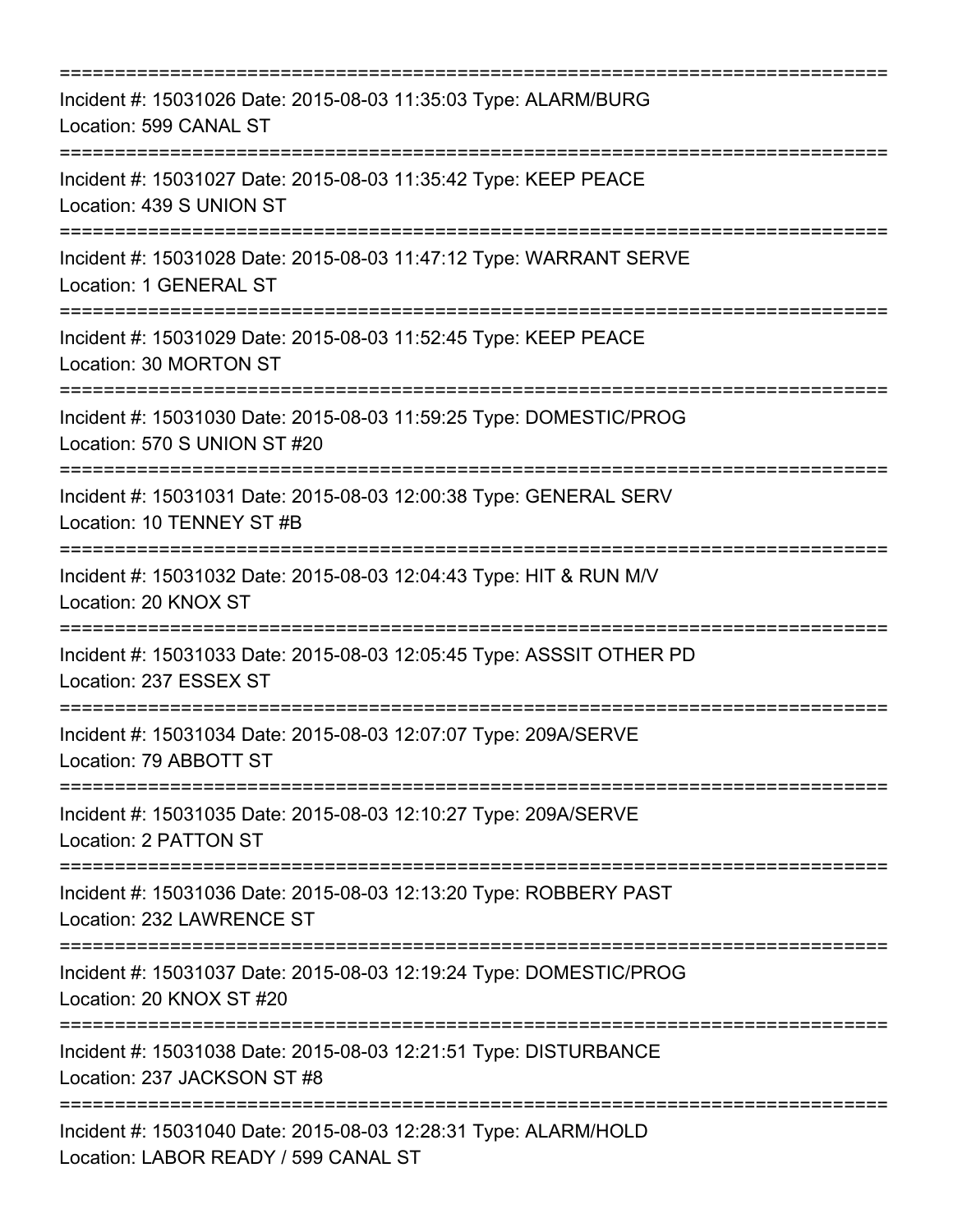Incident #: 15031041 Date: 2015-08-03 12:28:47 Type: STOLEN PROP Location: 142 OAKSIDE AV =========================================================================== Incident #: 15031039 Date: 2015-08-03 12:28:56 Type: SUS PERS/MV Location: JACKSON ST & SHERIDAN ST =========================================================================== Incident #: 15031042 Date: 2015-08-03 12:40:17 Type: M/V STOP Location: PARKER ST & SALEM ST =========================================================================== Incident #: 15031043 Date: 2015-08-03 12:48:43 Type: M/V STOP Location: ESSEX ST & UNION ST =========================================================================== Incident #: 15031044 Date: 2015-08-03 12:52:12 Type: ALARM/BURG Location: 80 SUNRAY ST =========================================================================== Incident #: 15031045 Date: 2015-08-03 12:59:28 Type: SUS PERS/MV Location: 92 BROADWAY =========================================================================== Incident #: 15031046 Date: 2015-08-03 13:03:38 Type: ASSSIT OTHER PD Location: 1 GENERAL ST =========================================================================== Incident #: 15031047 Date: 2015-08-03 13:08:53 Type: M/V STOP Location: 342 BROADWAY =========================================================================== Incident #: 15031048 Date: 2015-08-03 13:24:02 Type: M/V STOP Location: HAVERHILL ST & UNION ST =========================================================================== Incident #: 15031049 Date: 2015-08-03 13:27:29 Type: SUS PERS/MV Location: 50 MANCHESTER ST =========================================================================== Incident #: 15031050 Date: 2015-08-03 13:47:18 Type: INVESTIGATION Location: 18 WARWICK ST =========================================================================== Incident #: 15031051 Date: 2015-08-03 14:24:14 Type: WOMAN DOWN Location: 2 APPLETON ST =========================================================================== Incident #: 15031052 Date: 2015-08-03 14:32:17 Type: COURT DOC SERVE Location: 207 S UNION ST =========================================================================== Incident #: 15031053 Date: 2015-08-03 14:35:25 Type: ALARM/BURG Location: 97 BODWELL ST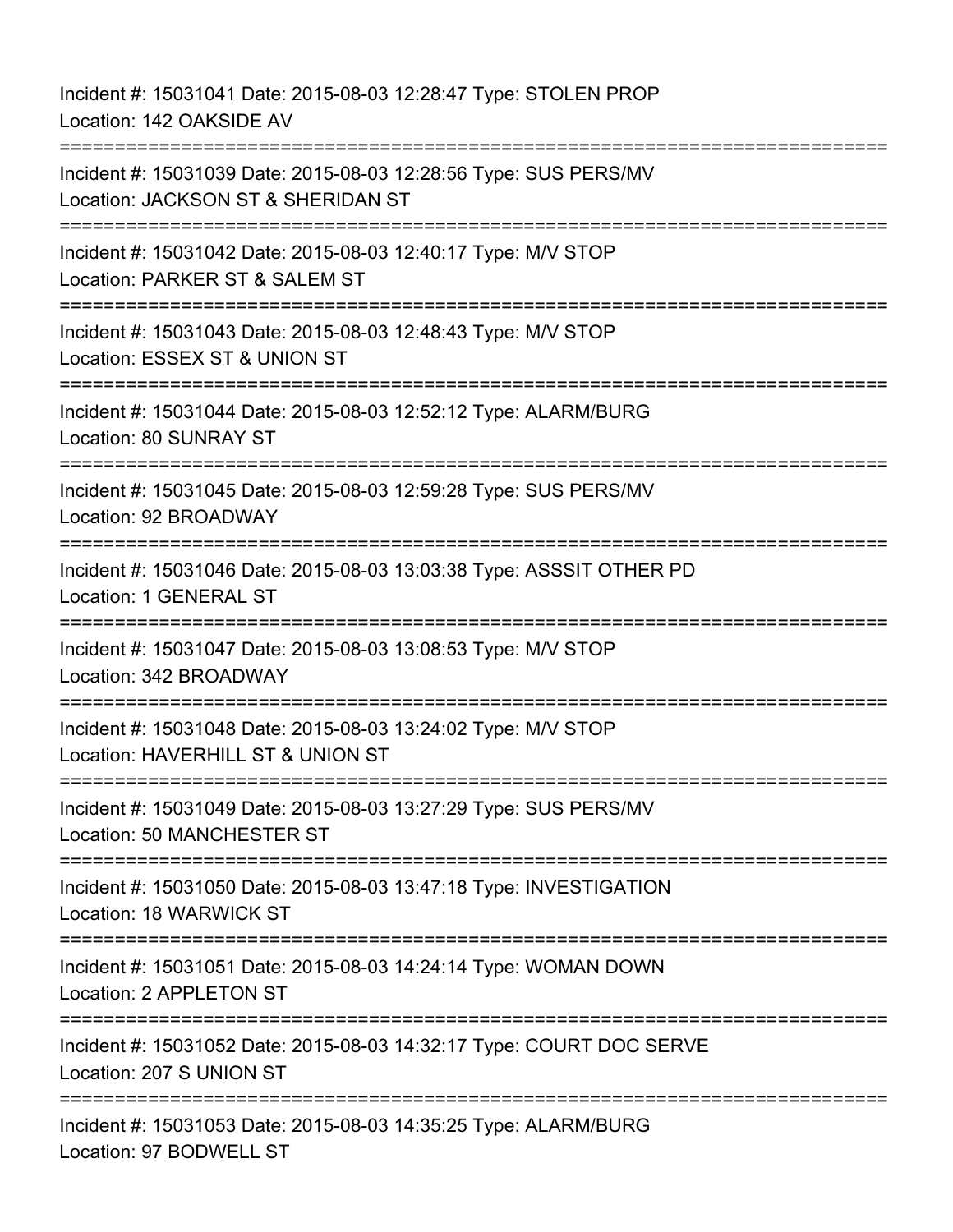Incident #: 15031054 Date: 2015-08-03 14:40:40 Type: 209A/SERVE Location: 56 TEWKSBURY ST =========================================================================== Incident #: 15031055 Date: 2015-08-03 14:50:14 Type: HIT & RUN M/V Location: 90 LOWELL ST =========================================================================== Incident #: 15031056 Date: 2015-08-03 14:55:18 Type: M/V STOP Location: BROADWAY & HAVERHILL ST =========================================================================== Incident #: 15031057 Date: 2015-08-03 15:01:22 Type: MEDIC SUPPORT Location: 56 W DALTON ST #22 =========================================================================== Incident #: 15031058 Date: 2015-08-03 15:03:02 Type: 209A/SERVE Location: 31 BUSWELL ST =========================================================================== Incident #: 15031059 Date: 2015-08-03 15:08:34 Type: M/V STOP Location: ACTON ST & BROADWAY =========================================================================== Incident #: 15031060 Date: 2015-08-03 15:11:20 Type: 209A/SERVE Location: 165 LAWRENCE ST =========================================================================== Incident #: 15031061 Date: 2015-08-03 15:32:20 Type: MEDIC SUPPORT Location: 18 FLORENCE ST FL 3RD =========================================================================== Incident #: 15031062 Date: 2015-08-03 15:36:42 Type: GEN OFFENCES Location: 4 BERNARD AV =========================================================================== Incident #: 15031063 Date: 2015-08-03 15:41:19 Type: TRESPASSING Location: 207 MARSTON ST =========================================================================== Incident #: 15031064 Date: 2015-08-03 15:43:59 Type: CK WELL BEING Location: 15 BARNARD RD =========================================================================== Incident #: 15031065 Date: 2015-08-03 15:45:04 Type: UNKNOWN PROB Location: FERRAN AUTO MECHANIC / 340 METHUEN ST =========================================================================== Incident #: 15031066 Date: 2015-08-03 15:54:40 Type: SUS PERS/MV Location: 290 HOWARD ST =========================================================================== Incident #: 15031067 Date: 2015-08-03 16:02:13 Type: SUS PERS/MV Location: 20 BORDER ST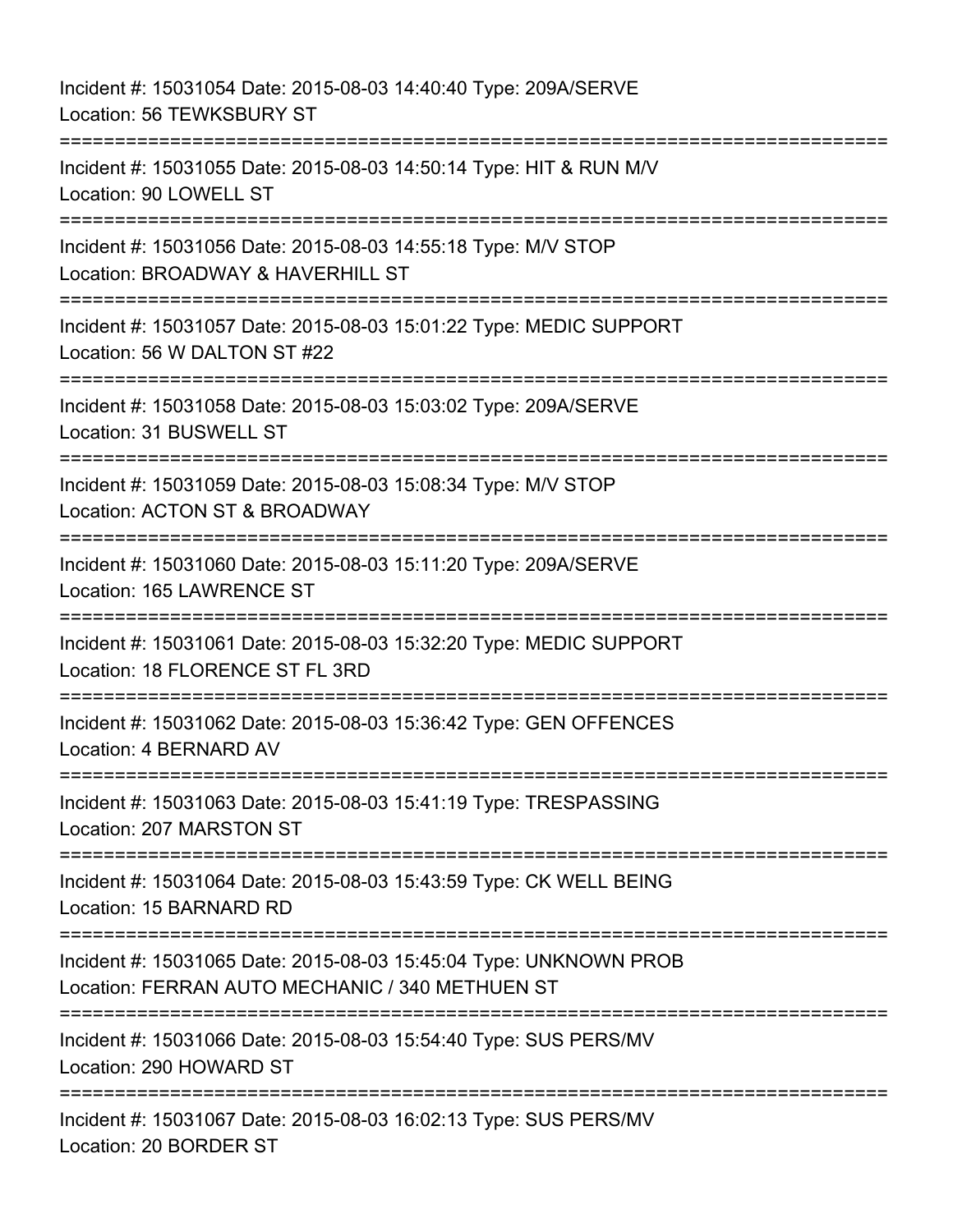| Incident #: 15031068 Date: 2015-08-03 16:03:12 Type: DOMESTIC/PROG<br>Location: GUILMETTE SCHOOL / 80 BODWELL ST |
|------------------------------------------------------------------------------------------------------------------|
| Incident #: 15031069 Date: 2015-08-03 16:20:15 Type: AUTO ACC/UNK PI<br>Location: 461 S BROADWAY                 |
| Incident #: 15031070 Date: 2015-08-03 16:28:48 Type: AUTO ACC/PED<br>Location: BROADWAY & CANAL ST               |
| Incident #: 15031071 Date: 2015-08-03 16:39:26 Type: INVESTIGATION<br>Location: 9 MECHANIC ST                    |
| Incident #: 15031072 Date: 2015-08-03 17:08:06 Type: HIT & RUN M/V<br>Location: 9 ELM ST                         |
| Incident #: 15031074 Date: 2015-08-03 17:22:07 Type: E911 HANGUP<br>Location: 198 JACKSON ST #14                 |
| Incident #: 15031073 Date: 2015-08-03 17:22:50 Type: B&E/PAST<br>Location: 22 ORCHARD ST                         |
| Incident #: 15031076 Date: 2015-08-03 17:23:33 Type: SUS PERS/MV<br>Location: 268 BAILEY ST                      |
| Incident #: 15031075 Date: 2015-08-03 17:25:47 Type: DISTURBANCE<br>Location: 800 ESSEX ST                       |
| Incident #: 15031077 Date: 2015-08-03 17:29:19 Type: 209A/SERVE<br>Location: 90 LOWELL ST                        |
| Incident #: 15031078 Date: 2015-08-03 17:34:12 Type: SUICIDE ATTEMPT<br>Location: 30 CHESTNUT ST                 |
| Incident #: 15031079 Date: 2015-08-03 17:34:13 Type: INVESTIGATION<br>Location: 18 WARWICK ST                    |
| Incident #: 15031080 Date: 2015-08-03 17:49:27 Type: M/V STOP<br>Location: 199 LOWELL ST                         |
| Incident #: 15031082 Date: 2015-08-03 17:53:58 Type: ALARM/BURG<br>Location: 190 HAMPSHIRE ST                    |

===========================================================================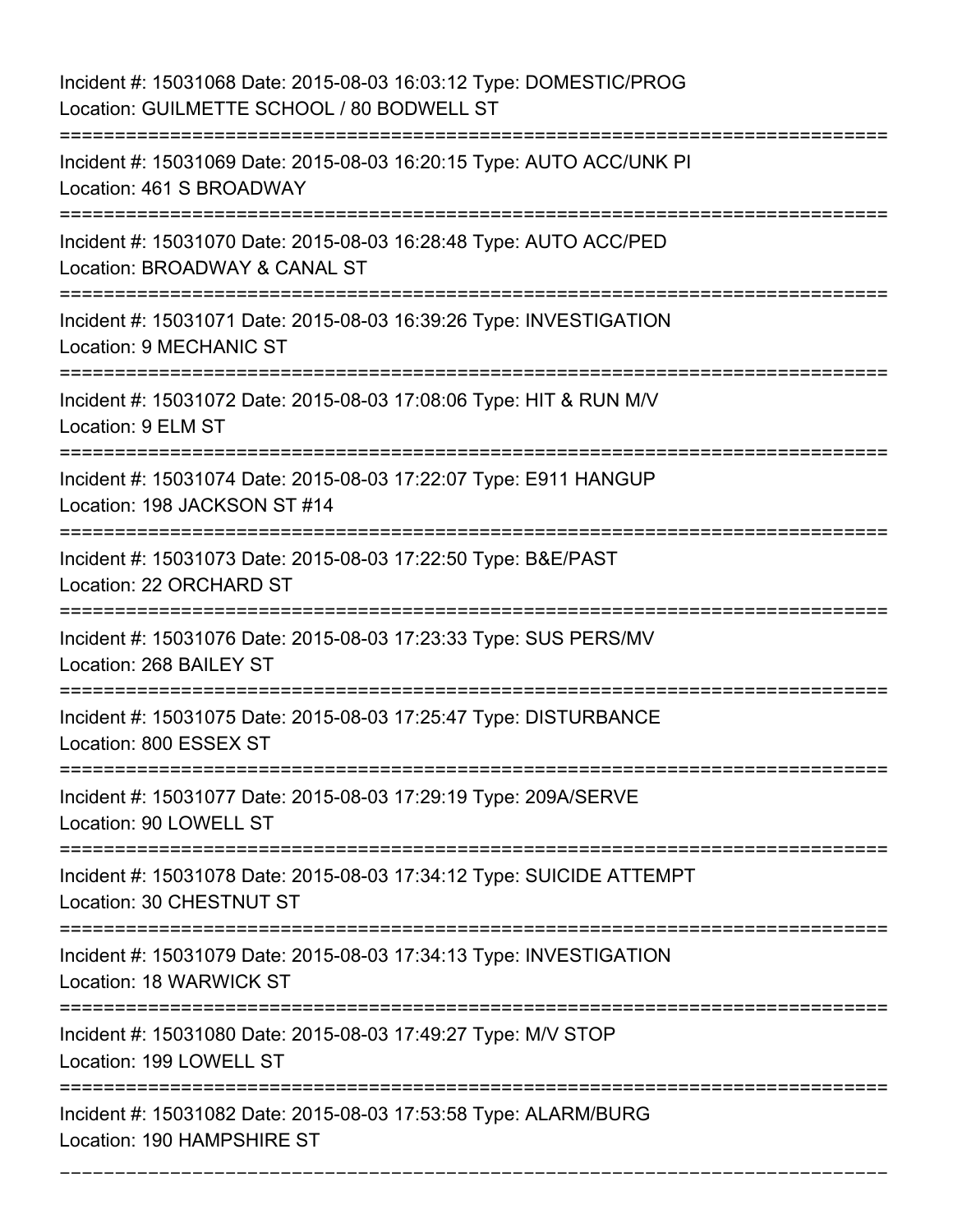| Incident #: 15031081 Date: 2015-08-03 17:54:31 Type: TRESPASSING<br>Location: WENDY'S / 99 WINTHROP AV    |
|-----------------------------------------------------------------------------------------------------------|
| Incident #: 15031083 Date: 2015-08-03 18:04:00 Type: M/V STOP<br>Location: 218 BROADWAY                   |
| Incident #: 15031084 Date: 2015-08-03 18:05:45 Type: M/V STOP<br><b>Location: WATER ST</b>                |
| Incident #: 15031085 Date: 2015-08-03 18:06:14 Type: SUS PERS/MV<br>Location: 239 ERVING AV FL 3          |
| Incident #: 15031086 Date: 2015-08-03 18:06:24 Type: DISTURBANCE<br>Location: 441 RIVERSIDE DR #1B        |
| Incident #: 15031087 Date: 2015-08-03 18:15:33 Type: AUTO ACC/NO PI<br>Location: 269 BROADWAY             |
| Incident #: 15031088 Date: 2015-08-03 18:17:16 Type: SUS PERS/MV<br>Location: 227 BRUCE ST                |
| Incident #: 15031089 Date: 2015-08-03 18:20:03 Type: WARRANT SERVE<br>Location: 233 JACKSON ST            |
| Incident #: 15031090 Date: 2015-08-03 18:20:08 Type: ALARM/BURG<br>Location: 11 DIAMOND ST                |
| Incident #: 15031091 Date: 2015-08-03 18:25:29 Type: HIT & RUN M/V<br>Location: PROSPECT CT & PROSPECT ST |
| Incident #: 15031092 Date: 2015-08-03 18:26:38 Type: M/V STOP<br>Location: 425 MARKET ST                  |
| Incident #: 15031094 Date: 2015-08-03 18:28:40 Type: DISTURBANCE<br>Location: WENDY'S / 99 WINTHROP AV    |
| Incident #: 15031093 Date: 2015-08-03 18:30:17 Type: M/V STOP<br>Location: CROSS & TREMONT                |
| Incident #: 15031095 Date: 2015-08-03 18:45:57 Type: A&B PAST<br>Location: 187 NEWBURY ST FL 3            |
|                                                                                                           |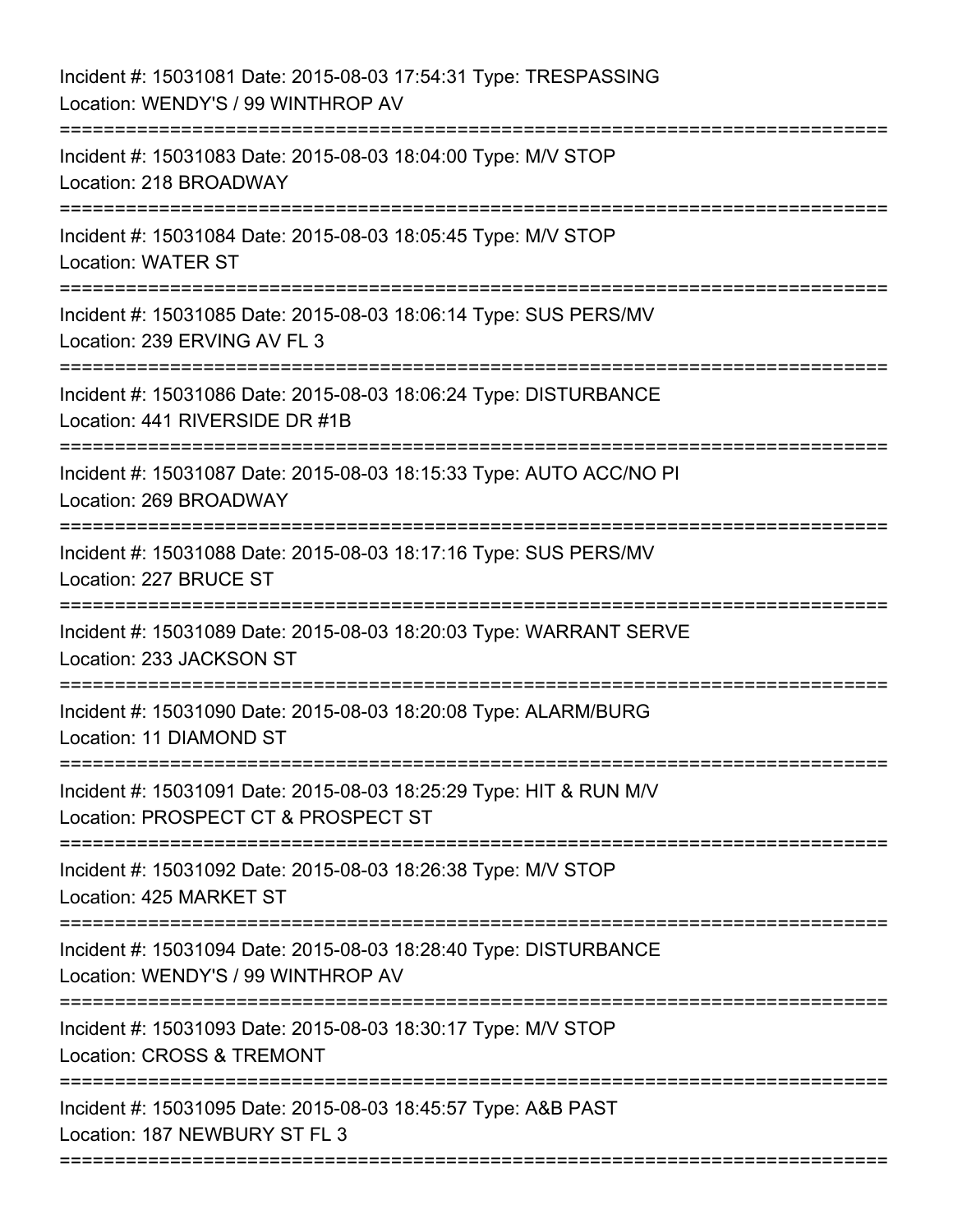Incident #: 15031096 Date: 2015-08-03 18:52:03 Type: M/V STOP Location: KRESS ST =========================================================================== Incident #: 15031097 Date: 2015-08-03 19:04:52 Type: M/V STOP Location: JACKSON ST & JACKSON CT =========================================================================== Incident #: 15031098 Date: 2015-08-03 19:11:58 Type: ALARM/BURG Location: SOUTH LAWRENCE EAST SCHOOL / 165 CRAWFORD ST =========================================================================== Incident #: 15031099 Date: 2015-08-03 19:12:54 Type: ASSIST FIRE Location: 287 JACKSON ST =========================================================================== Incident #: 15031100 Date: 2015-08-03 19:17:22 Type: TRESPASSING Location: 231 PROSPECT ST =========================================================================== Incident #: 15031101 Date: 2015-08-03 19:32:00 Type: LOUD NOISE Location: 256 ESSEX ST #304 =========================================================================== Incident #: 15031102 Date: 2015-08-03 19:36:59 Type: CK WELL BEING Location: 58 AVON ST FL 3 =========================================================================== Incident #: 15031103 Date: 2015-08-03 19:39:11 Type: ALARM/BURG Location: 108 SALEM ST #A =========================================================================== Incident #: 15031104 Date: 2015-08-03 19:56:39 Type: MAN DOWN Location: 243 BROADWAY =========================================================================== Incident #: 15031105 Date: 2015-08-03 19:57:33 Type: M/V STOP Location: CENTRAL BRIDGE / 0 MERRIMACK ST =========================================================================== Incident #: 15031106 Date: 2015-08-03 20:15:31 Type: M/V STOP Location: 425 MARKET ST =========================================================================== Incident #: 15031107 Date: 2015-08-03 20:20:22 Type: M/V STOP Location: SEVEN ELEVEN / 99 HAMPSHIRE ST =========================================================================== Incident #: 15031109 Date: 2015-08-03 20:35:46 Type: ASSSIT AMBULANC Location: MARKET ST & S UNION ST =========================================================================== Incident #: 15031108 Date: 2015-08-03 20:35:50 Type: COURT DOC SERVE Location: 13 THORNTON AV FL 1

===========================================================================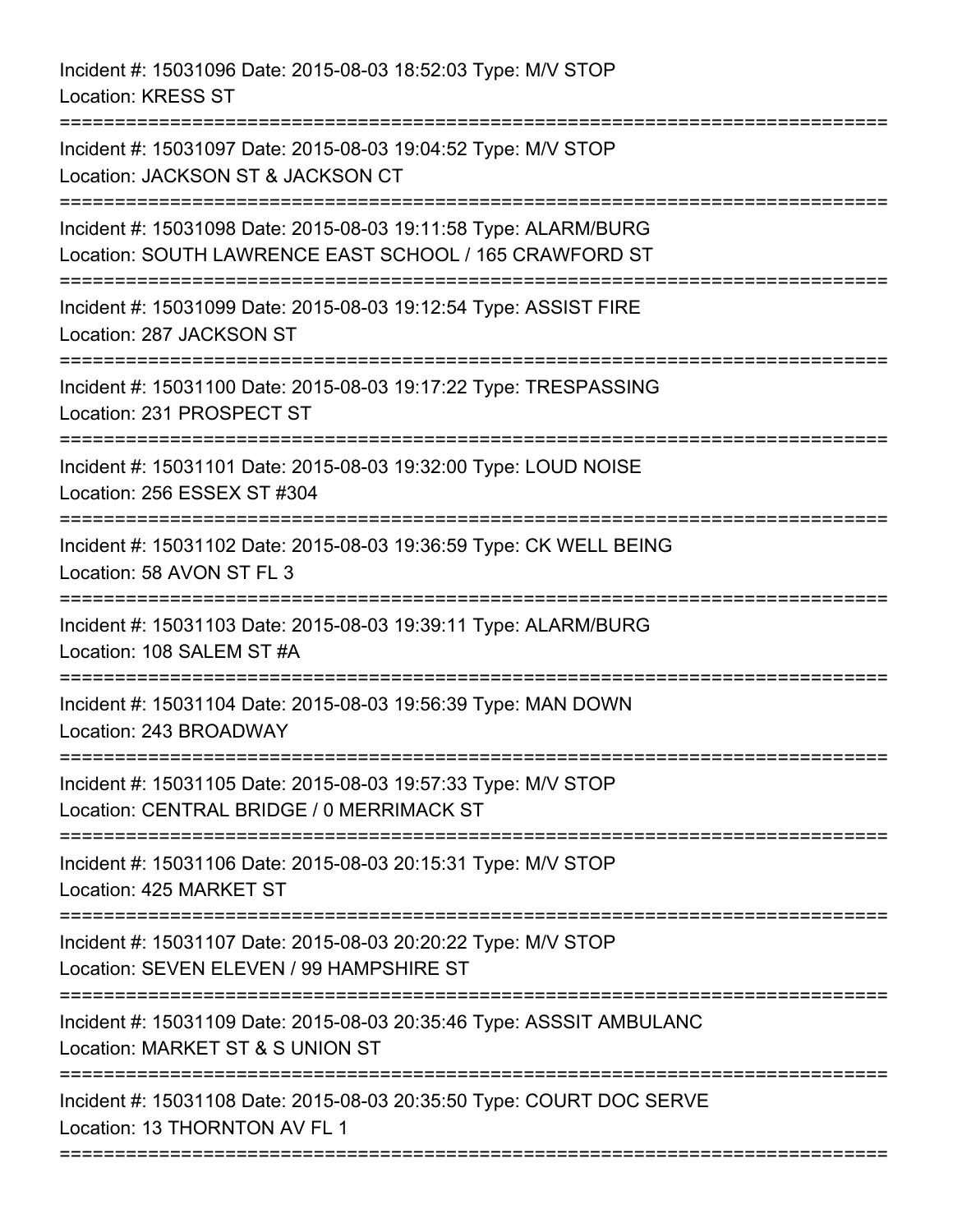Location: 94 SULLIVAN AV

| Incident #: 15031111 Date: 2015-08-03 20:51:47 Type: SUS PERS/MV<br>Location: 107 GARDEN ST #3R                                              |
|----------------------------------------------------------------------------------------------------------------------------------------------|
| Incident #: 15031112 Date: 2015-08-03 20:55:34 Type: UNKNOWN PROB<br>Location: 93 RAILROAD ST #1                                             |
| Incident #: 15031114 Date: 2015-08-03 20:58:25 Type: SUS PERS/MV<br>Location: 259 S BROADWAY                                                 |
| Incident #: 15031113 Date: 2015-08-03 20:59:53 Type: ANIMAL COMPL<br>Location: 157 HOWARD ST                                                 |
| Incident #: 15031115 Date: 2015-08-03 21:30:31 Type: DISORDERLY<br>Location: 25 SANBORN ST                                                   |
| Incident #: 15031116 Date: 2015-08-03 21:40:35 Type: WARRANT SERVE<br>Location: 38 CAMBRIDGE ST FL 2                                         |
| Incident #: 15031117 Date: 2015-08-03 21:44:44 Type: DOMESTIC/PROG<br>Location: 29 ELM ST #1                                                 |
| Incident #: 15031118 Date: 2015-08-03 21:44:55 Type: M/V STOP<br>Location: GEISLER STATE POOL / 50 HIGH ST                                   |
| Incident #: 15031119 Date: 2015-08-03 21:58:15 Type: 911 HANG UP<br>Location: 15 HALL ST #FRONT                                              |
| ===================================<br>Incident #: 15031120 Date: 2015-08-03 22:24:11 Type: SUS PERS/MV<br>Location: ROLLINS ST & WILLIAM ST |
| Incident #: 15031121 Date: 2015-08-03 22:26:53 Type: AMBULANCE ASSSI<br>Location: 12 METHUEN ST                                              |
| Incident #: 15031122 Date: 2015-08-03 22:37:22 Type: AMBULANCE ASSSI<br>Location: 103 BROADWAY                                               |
| Incident #: 15031123 Date: 2015-08-03 22:40:47 Type: SHOTS FIRED<br>Location: 67 NEWTON ST                                                   |
| :================                                                                                                                            |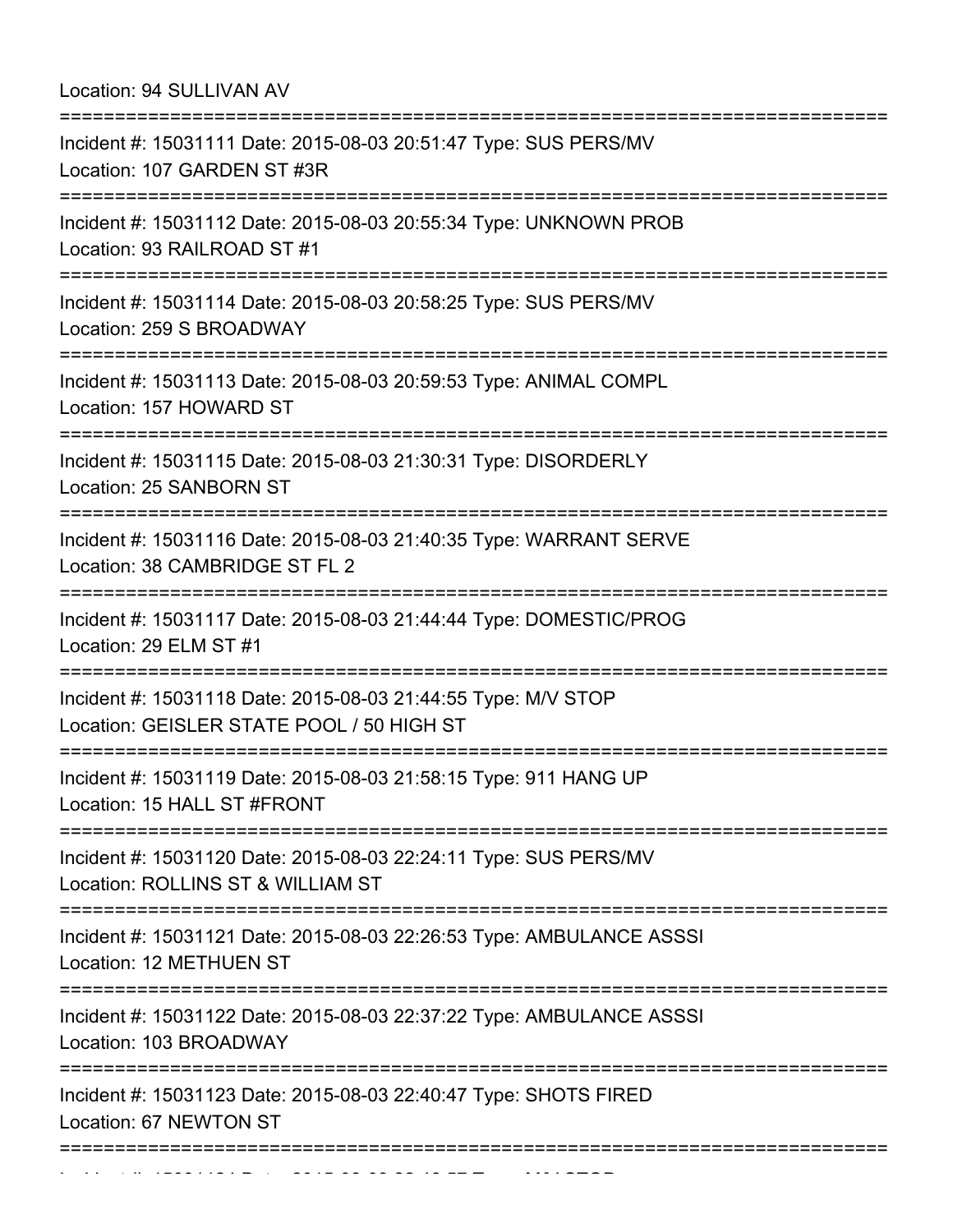| Location: AMESBURY ST & LOWELL ST                                                                                             |
|-------------------------------------------------------------------------------------------------------------------------------|
| Incident #: 15031125 Date: 2015-08-03 22:50:21 Type: DISORDERLY<br>Location: 227 PARK ST                                      |
| Incident #: 15031126 Date: 2015-08-03 22:55:27 Type: M/V STOP<br>Location: HAVERHILL ST & UNION                               |
| Incident #: 15031127 Date: 2015-08-03 23:01:22 Type: SERVE 209A<br>Location: 79 ABBOTT ST                                     |
| Incident #: 15031128 Date: 2015-08-03 23:08:41 Type: M/V STOP<br>Location: HAVERHILL ST & UNION ST                            |
| Incident #: 15031129 Date: 2015-08-03 23:11:14 Type: ALARM/BURG<br>Location: WEATHERBEE SCHOOL / 75 NEWTON ST                 |
| Incident #: 15031130 Date: 2015-08-03 23:15:43 Type: ASSIST FIRE<br>Location: 200 PARKER ST                                   |
| Incident #: 15031131 Date: 2015-08-03 23:17:55 Type: M/V STOP<br>Location: ESSEX ST & JACKSON ST                              |
| Incident #: 15031132 Date: 2015-08-03 23:21:23 Type: MEDIC SUPPORT<br>Location: 56 SPRINGFIELD ST #5 FL 2                     |
| Incident #: 15031133 Date: 2015-08-03 23:26:52 Type: M/V STOP<br>Location: LEXINGTON ST & MYRTLE ST                           |
| Incident #: 15031134 Date: 2015-08-03 23:28:19 Type: NOISE ORD<br>Location: 135 WARWICK ST                                    |
| Incident #: 15031135 Date: 2015-08-03 23:36:23 Type: DOMESTIC/PROG<br>Location: MERRIMACK ST & S BROADWAY                     |
| =========================<br>Incident #: 15031136 Date: 2015-08-03 23:42:12 Type: M/V STOP<br>Location: FITZ ST & LAWRENCE ST |
| Incident #: 15031137 Date: 2015-08-03 23:46:54 Type: ALARM/BURG<br>Location: WEATHERBEE SCHOOL / 75 NEWTON ST                 |
|                                                                                                                               |